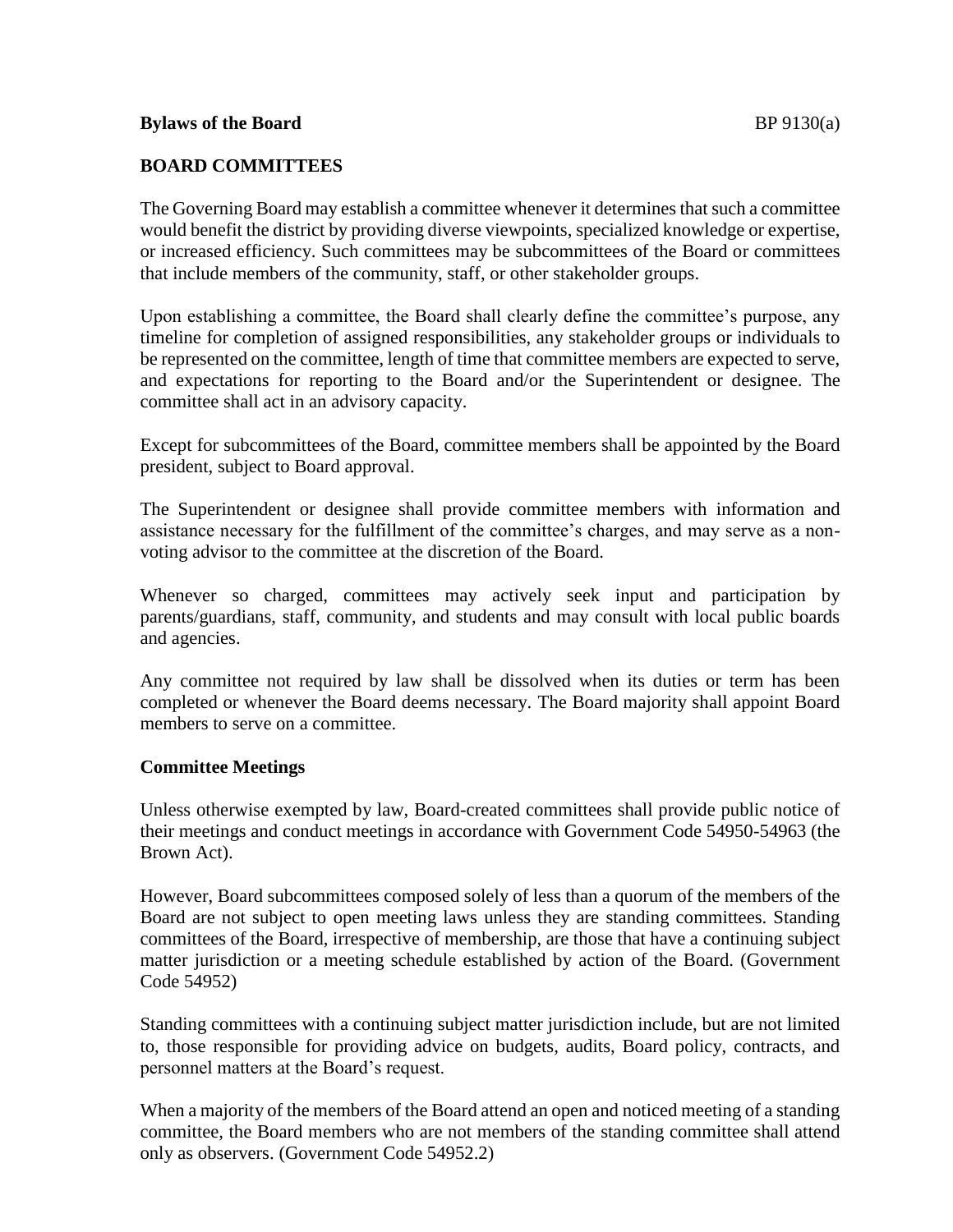## **BOARD COMMITTEES** (continued)

Whenever any advisory or standing committee, including a committee not otherwise subject to the Brown Act, posts a meeting agenda at least 72 hours in advance of the meeting, that meeting shall be considered as a regular meeting of the Board for purposes of the Brown Act and therefore must be held within district boundaries unless otherwise authorized by law. (Government Code 54954)

Committees may meet in a closed session during a regular or special meeting only for those purposes specifically authorized by law for closed sessions held by the Board.